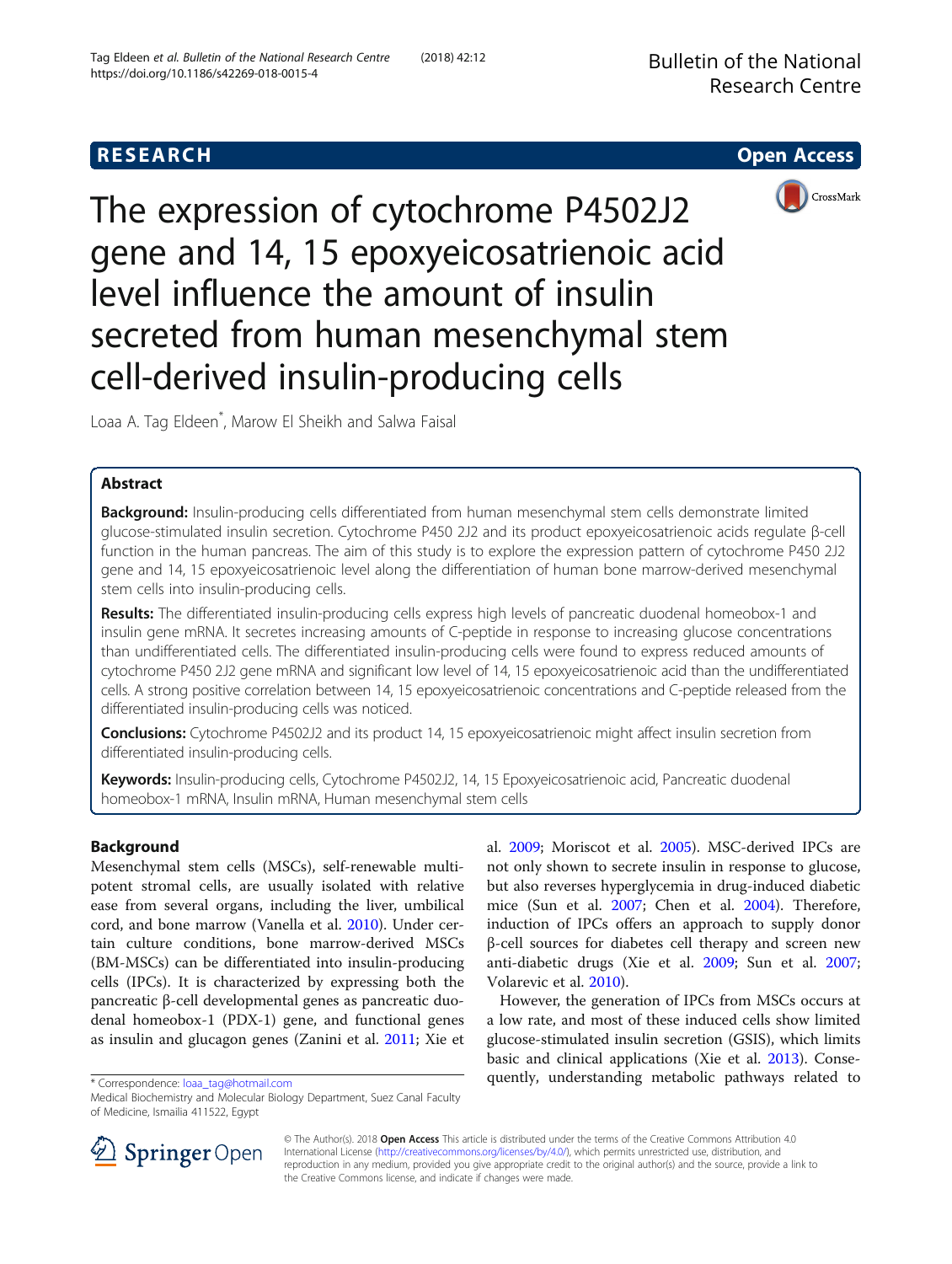IPC induction and insulin secretion has become an essential and vital issues.

Cytochrome P4502J2 (CYP2J2), an arachidonic acid epoxygenase, is widely expressed in various human tissues, such as the heart, lung, blood vessels, liver, kidney, ileuma, and jejunum, and highly expressed in pancreatic Langerhans cells (Xu et al. [2013;](#page-7-0) Zeldin et al. [1997](#page-7-0)).

CYP2J2-derived epoxyeicosatrienoic acids (EETs), a set of lipid intermediaries, have diverse biological and cytoprotective properties (Sodhi et al. [2009\)](#page-7-0). EETs promote endothelial cell growth and angiogenesis and inhibit apoptosis (Wang et al. [2005\)](#page-7-0). As well, EETs posse an anti-inflammatory effect via the suppression of NF-ĸB and IĸB kinase activity (Node et al. [1999\)](#page-6-0).

Moreover, a significant amount of EETs is produced in the human and rat pancreas, providing biochemical evidence that CYP epoxygenase product may regulate β-cell function (Zeldin et al. [1997\)](#page-7-0). Upon production, 90% of EETs esterifies at the sn-2 position of glycerophospholipids where they are stored and released according to the cell's needs (Karara et al. [1991](#page-6-0)). Free EETs are unstable, either transformed by soluble epoxide hydrolase (sEH) to the less active dihydroxyepoxytrienoic acids or undergo β oxidation (Abraham et al. [2014](#page-6-0)).

Earlier reports stated that human MSCs not only exhibit a considerable amount of CYP2J2 and synthesized significant levels of EETs (Kim et al. [2010](#page-6-0)), but their levels also modulate adipogenesis and cell differentiation in MSC-derived adipocytes (Vanella et al. [2011\)](#page-7-0).

The expression of CYP2J2 gene in differentiated IPCs is not yet investigated. Therefore, we aim in this study to investigate the expression pattern of CYP2J2 gene and 14, 15 EET level along the differentiation of human bone marrow-derived MSCs into IPCs.

# Methods

# Isolation and culture of human bone marrow-derived MSC (HBM-MSCs)

Bone marrow aspirates (BMA) were obtained from the iliac crest of three non-diabetic adult volunteers (age 35–65 years), during hip replacement surgery under approved protocol by the faculty of medicine ethical committee, Suez Canal University. Written informed consent was obtained from the volunteers. The HBM-MSCs were isolated and cultured as previously described (Gabr et al. [2013\)](#page-6-0).

In brief, mononuclear cells were isolated from BMAs diluted with low glucose DMEM (Dulbecco's modified Eagle's medium) by density gradient centrifugation in Ficoll-Paque 1.077 g/mL (Lonza BioWhittaker, Belgium). The cells,  $(5 \times 10^6)/BMA$ , were cultured in a complete growth medium (low glucose (1 g/L) DMEM,10% heat-inactivated fetal bovine serum (FBS), 1% penicillin, 1% streptomycin [Lonza BioWhittaker, Belgium], and 1% L-glutamine (Gibco BRL, Life Technologies, UK). After 72 h, the non-adherent cells were discarded. When the adherent cells reached 80% confluence, it is trypsinized and expanded by re-plated for two passages (P1-P2), 8 days each.

### Differentiation of HBM-MSCs into IPC

At P3, the homogenous, spindle-shaped, fibroblast-like MSCs were induced to differentiate into IPCs by a three-stage protocol described (Gabr et al. [2013\)](#page-6-0). In short, MSCs were cultured in serum-free, glucose-rich (25 mmol/L) DMEM containing, firstly, 0.5 mmol/L β-mercaptoethanol (Sigma) for 2 days; secondly, 2 mmol/L L-glutamine, 2% B27 supplement (Gibco BRL, Life Technologies, UK), 1% non-essential amino acids, 20 ng/mL epidermal growth factor, and 20 ng/mL basic fibroblast growth factor (Sigma) for 8 days; and finally, 10 ng/mL activin-A, 10 ng/mL betacellulin, 10 mmol/L nicotinamide (Sigma), and 2% B27 supplement for another 8 days. The medium was replaced at the third day in every stage. At the end of the differentiation protocol (18 days), the cells become spherical and tend to form islet-like clusters.

#### Flow cytometry characterization of MSC cell markers

At P3, the cells were incubated with the following antibodies against CD105 (FITC), a positive marker of MSC and CD45 (PerCP), CD34 (PE) a negative markers of MSC (BioLegend, USA) as previously described (Gabr et al. [2013](#page-6-0)).

# Evaluation of insulin, PDX-1, and CYP2J2 gene expression by real-time PCR

Total RNA was extracted from undifferentiated MSCs (control) at P3 and differentiating cells at days 18 by QIAamp RNA Blood Mini Kit (Valencia, CA, USA ca. no. 52304). Total RNA was converted to cDNA using Quanti-Tect Reverse Transcription Kit (Catalog no. 205311).

Quantitative real-time PCR amplification was done using QuantiTect SYBR Green PCR Kit (Catalog no. 204141, QIAGEN Inc., Valencia, CA, USA), and a step one Real-Time PCR System (ABI PRISM, Applied Biosystem, CA, USA). Relative gene expression was assessed using comparative cycle threshold (CT) to determine the fold change  $(2^{-\Delta\Delta Ct})$  of gene expression between samples and normalized to an endogenous reference  $(GAPDH<sup>1</sup>)$ for *insulin* and *PDX-1*,  $GAPDH^2$  for  $CYP2J2$ ) (Livak and Schmittgen [2001\)](#page-6-0).

### PCR reaction mix

One to 2 μl of the cDNA was amplified in 20 μL total volume including 10 μl of 2x Quantitec SYBR green PCR master Mix (QIAGEN, Valencia, CA), nuclease-free water, and 25 pmol of each of the following primer pair (Table [1\)](#page-2-0).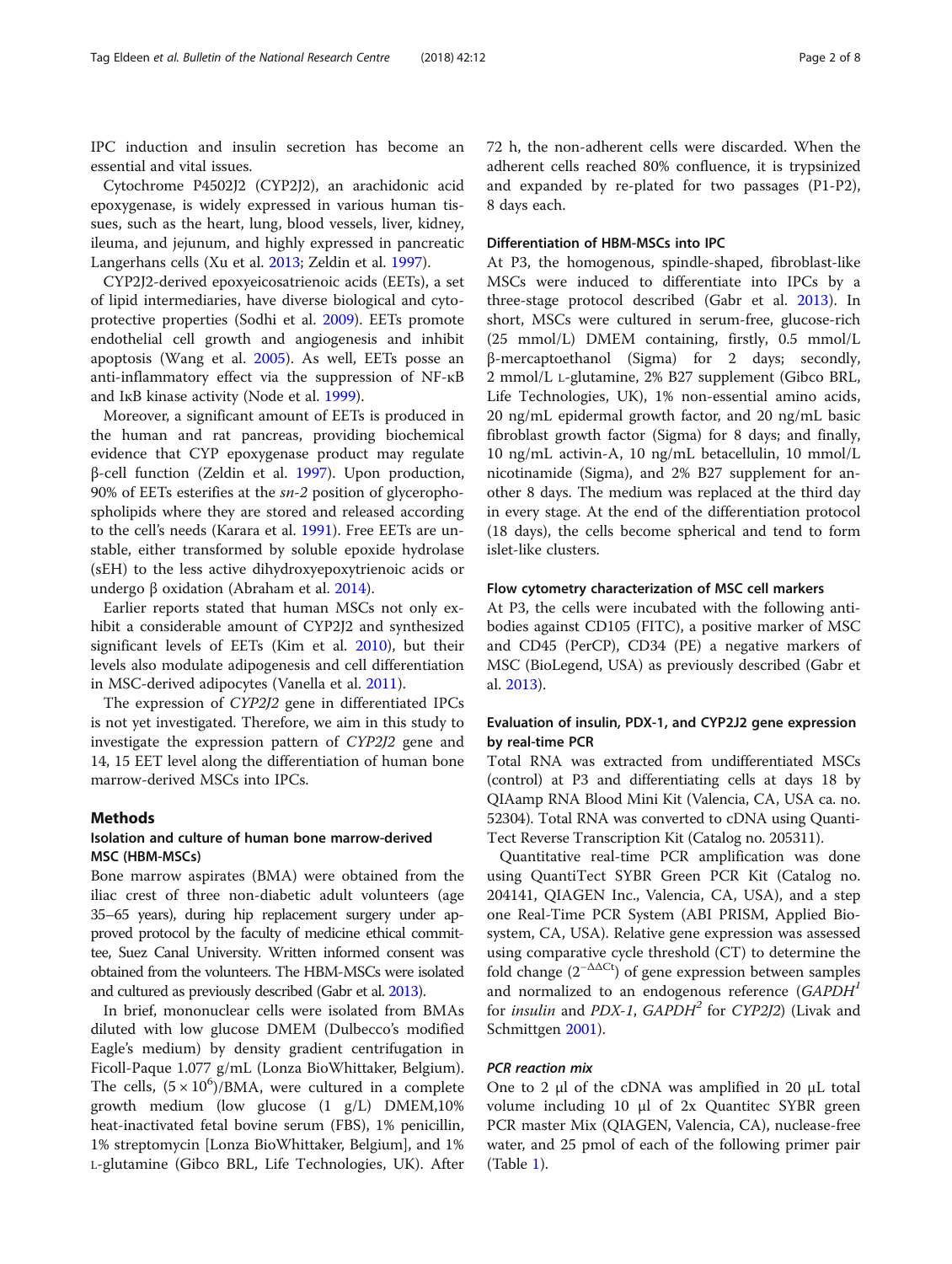#### <span id="page-2-0"></span>Table 1 Primers used in this study

| Gene               | Primers                                                          |
|--------------------|------------------------------------------------------------------|
| Insulin            | F: 5'CTACCTAGTGTGCGGGGAAC3',<br>R: 5' CACAATGCCACGCTTCTG3'       |
| $PDX-1$            | F: 5'GAGCTGGCTGTCATGTTGAA3',<br>R: 5'AGTGGTTGAAGCCCCTCAG3'       |
| GAPDH <sup>1</sup> | F: 5TGCTGGCGCTGAGTACGTCG3',<br>R: 57GACCTTGGCCAGGGGTGCT3'        |
| (YP212)            | F: 5'CTCCTACTGGGCACTGTCGC3',<br>R: 57GGGCCTCCTCCTGAAT3'          |
| GAPDH <sup>2</sup> | F: 5'CCAGGTGGTCTCCTCTGACTTC3',<br>R: 5TCATACCAGGAAATGAGCTTGACA3' |

### PCR cycling conditions

Insulin: Initial heat activation 95 °C, 15 s; 30 cycles of denaturation 94 °C, 30 s; annealing 61 °C, 30 s; extension 72 °C, 30 s.

PDX-1: Initial heat activation 95 °C, 15 s; 30 cycles of denaturation 94 °C,30 s; annealing 57 °C,30 s; extension 72 °C, 30 s.

CYP2J2: Initial heat activation 95 °C, 15 s; 45 cycles of denaturation 95 °C, 15 s; annealing 56 °C, 30 s; extension 72 °C, 40 s.

Reactions were performed on a step one Real-Time PCR System (ABI PRISM, Applied Biosystem, CA, USA).

#### Determination of insulin secretion by differentiated MSCs

Insulin secretion was determined indirectly by evaluating C-peptide release in culture media in response to increasing glucose concentrations. Cells at the end of differentiation were initially incubated for 3 h in glucose-free Krebs-Ringer bicarbonate buffer (KRB) followed by incubation in 3.0 mL of KRB containing 5.5, 12, or 25 mM/L glucose for 1 h. Supernatant C-peptide concentrations were assayed using Human C-Peptide ELISA Kit (Biovendor, cat no. RIS005R) according to the manufacturer's instructions.

### Determination of 14, 15-DHET level

To investigate the function of CYP2J2, the concentration of 14, 15-dihydroxyeicosatrienoic acid (14, 15-DHET), the stable EET metabolite, was measured. Cell culture media of differentiated and undifferentiated MSCs were centrifuged at 1500 rpm for 10 min at 4 °C. Cell supernatant was collected, and 14, 15-DHET concentration was determined by 14, 15 EET/DHET ELISA Kit (AB175812, ABCAM, USA), according to the manufacturer's instructions.

# Determination of 14, 15-DHET level in insulin-producing cells

To evaluate the relation between 14, 15-DHET level and C-peptide release, both 14, 15-DHET and C-peptide levels were measured in the cell supernatant of differentiated MSCs obtained from the three donors and incubated in 3.0 mL of KRB containing 25 mM/L glucose for 1 h by 14, 15 EET/DHET ELISA Kit (AB175812, ABCAM, USA), and Human C-Peptide ELISA Kit (Biovendor, cat no. RIS005R) according to the manufacturer's instructions.

### Data analysis

Statistical analysis was performed using SPSS V22.0 and Microsoft Excel 2007. Non-parametric data were evaluated by Kruskal-Wallis test. A  $P$  value of  $< 0.05$  was considered significant.

### Results

# Morphological characterization of cultured cells

Adherent cells were detected 24 h after culture. The appearance of spindle-shaped MSC-like adherent cells was noticed 3–7 days  $(3.7 \pm 1.6)$  after onset of culture. With time, the colonies of spindle-shaped adherent MSC-like cells survive and predominate (Fig. [1\)](#page-3-0).

# Phonotypical characterization of cultured cells at the end of expansion stag

The surface antigens on the P3 HBM spindle-shaped MSC-like cells were analyzed by flow cytometry. It showed them expressing statistically significant high levels of CD105 compared to CD34 and CD45 ( $P < 0.05$ ) (Fig. [1](#page-3-0)).

# Validation of IPCs derived from HBM-MSCs

P3 HBM-MSCs were induced to differentiate into IPCs by a three-step, 18-day protocol. At day 6 of differentiation, the cells become shorter and began to collect, forming cellular aggregates. With contentious culture, spheroid epithelial-like cells tend to aggregate into islet-like cluster (Fig. [2\)](#page-3-0).

mRNA expression of pancreatic development transcription factor, PDX1, and endocrine-related marker gene, *insulin*, were analyzed by quantitative real-time PCR. The gene transcripts of the differentiated cells are compared with that of undifferentiated hMSCs (control). The expression of *PDX-1* and *insulin* genes in the differentiated cells was significantly higher than undifferentiated cells  $(P < 0.05)$  (Table [2\)](#page-4-0).

At the end of the differentiation protocol, the differentiated cells were found to secrete increasing amounts of C-peptide in response to increasing glucose concentrations  $(P < 0.05)$ . C-peptide is released when pro-insulin is cleaved to insulin, and as such, it has been considered as a marker for insulin secretion (Table [3\)](#page-4-0).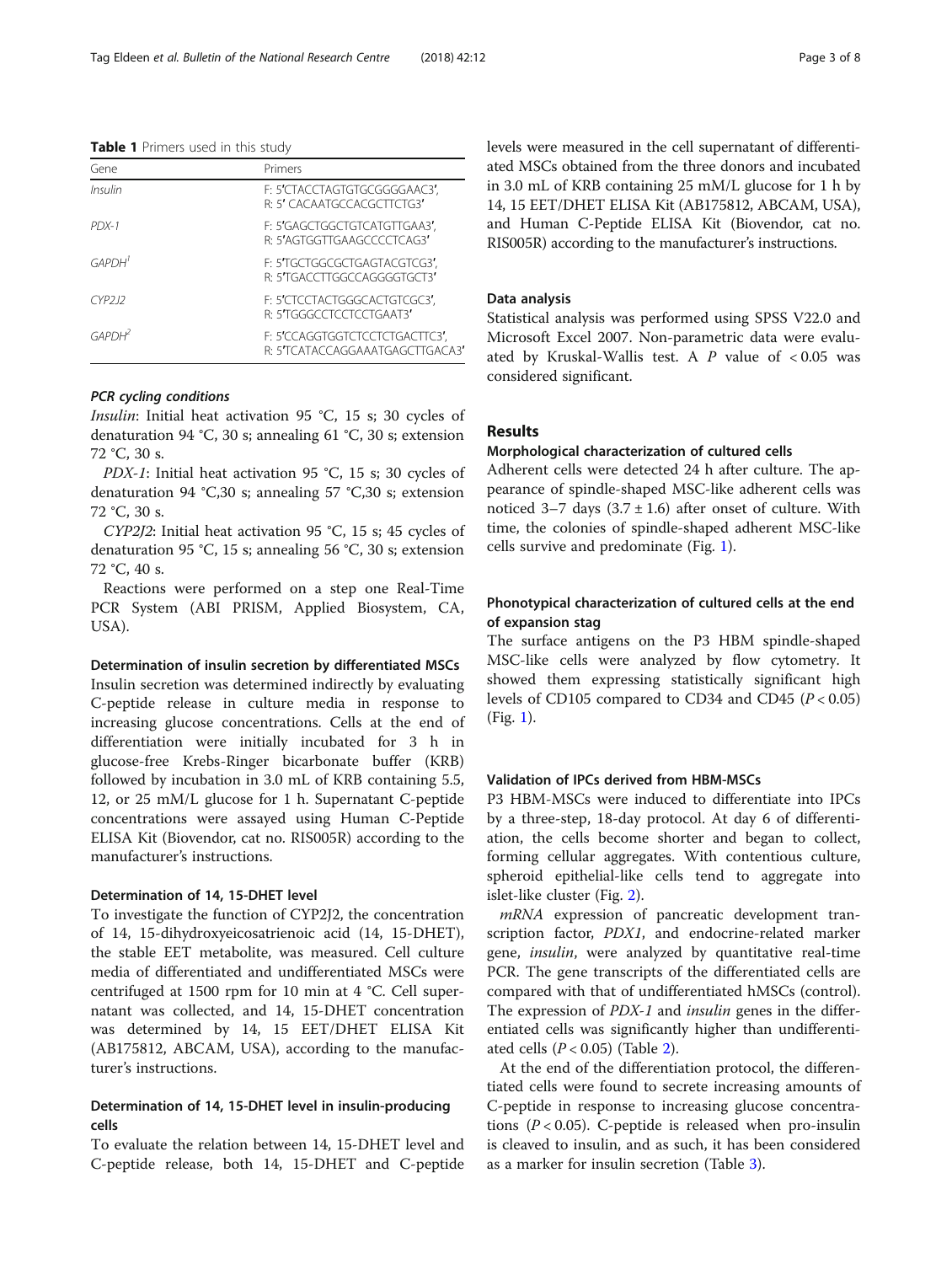<span id="page-3-0"></span>

# CYP2J2 gene expression and 14, 15-DHET level before and after differentiation

The differentiated IPCs express non-significant reduced amounts of CYP2J2 gene mRNA than the undifferentiated HBM-MSCs cells  $(P = 0.31)$  (Table [2](#page-4-0)).

In addition, the 14, 15-DHET, which measured to represent levels of EETs production, was reduced significantly in the differentiated IPCs than the undifferentiated MSCs cells ( $P < 0.05$ ) (Table [2\)](#page-4-0).

# Relation between 14, 15 DHET concentration and Cpeptide release

Increasing 14, 15-DHET concentration was associated with increase in C-peptide released from differentiated IPCs incubated in KRB containing 25 mM/L glucose (Table [4\)](#page-4-0).

Non-parametric Spearman correlation between 14, 15-DHET concentrations and C-peptide released from IPCs shows statistically significant strong positive correlation between them (rho = 1.000,  $P < 0.01$ ) (Fig. [3\)](#page-4-0).

# **Discussion**

Earlier studies reported an induction of limited functional insulin-producing cells, from bone marrow-derived MSCs of human origin, upon re-programming in vitro (Xin et al. [2016;](#page-7-0) Gabr et al. [2015;](#page-6-0) Jafarian et al. [2015](#page-6-0)).

In the current study, in an attempt to elucidate the reasons under this observation, we studied the expression of CYP2J2 gene and 14, 15 EET level, previously



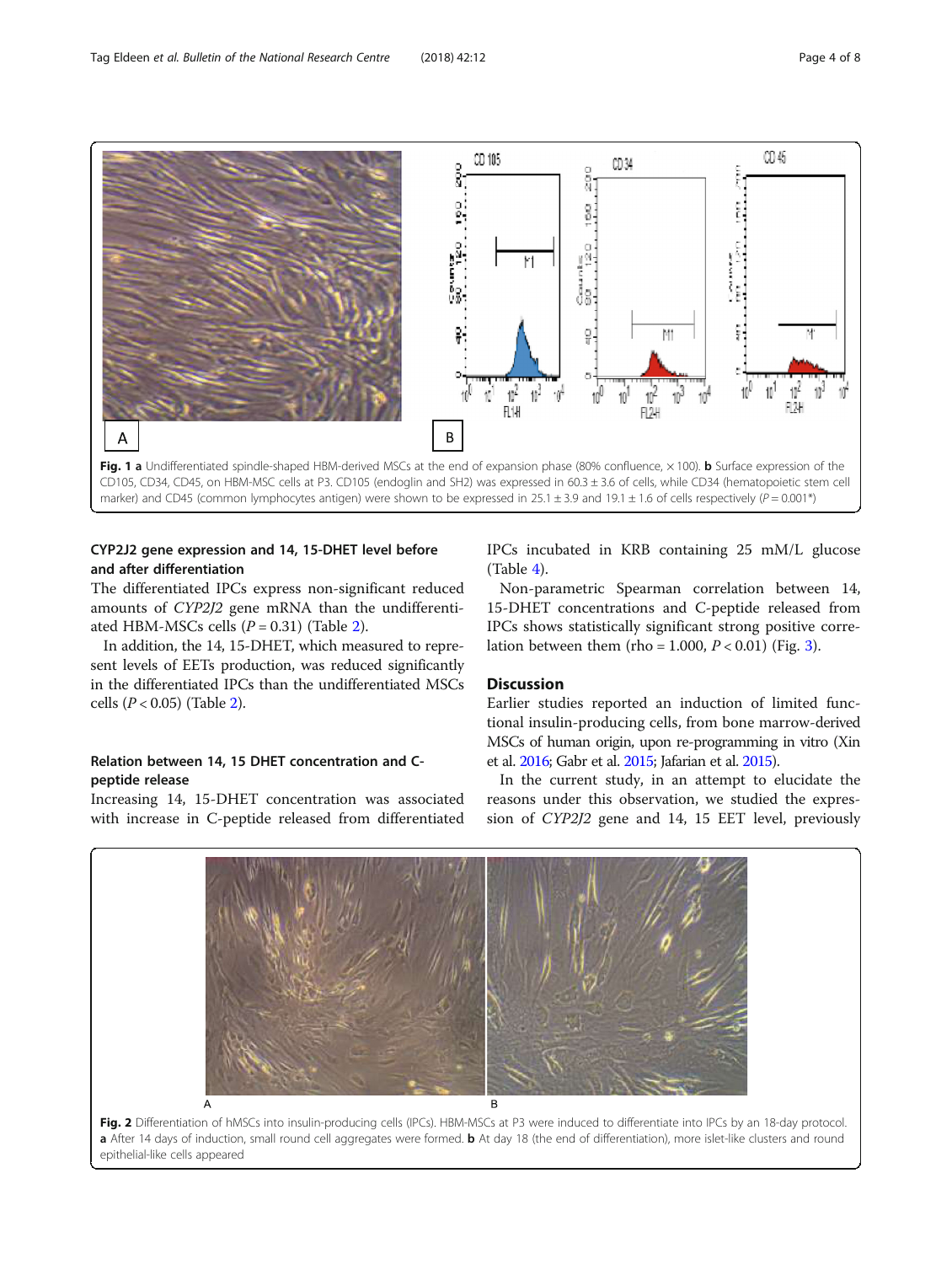<span id="page-4-0"></span>Table 2 Relative expression of PDX-1, insulin, CYP2J2 genes, and 14, 15-DHET conc. level before and after differentiation of HBM-MSCs to IPCs

|                   | Undifferentiated<br>HBM-MSCs | Differentiated<br>IPCs | $P$ value |
|-------------------|------------------------------|------------------------|-----------|
| $PDX-1$           | $1.0 \pm 0.03$               | $5.5 + 0.9$            | $0.046*$  |
| Insulin           | $1.0 + 0.02$                 | $3.0 + 0.2$            | $0.04*$   |
| CYP212            | $1.0 + 0.37$                 | $0.84 + 0.01$          | 0.31      |
| 14-15DHET (pg/mL) | $4.85 + 0.6$                 | $3.36 + 0.4$           | $0.005*$  |

\*Statistically significant difference ( $P$  value < 0.05)

reported to be involved in the regulation of pancreatic β-cell function (Luo and Wang [2011](#page-6-0)), before and after differentiation of HBM-derived MSCs into IPCs.

For this purpose, HBM-derived plastic adherent cells, isolated from adult healthy donors, were selected (Friedenstein et al. [1976](#page-6-0)). These cells were expanded for two passages, after the original seed of bone mononuclear cells, to get more uniform hMSCs (Sun et al. [2007](#page-7-0); Xin et al. [2016\)](#page-7-0). At the end of the expansion stage, the majority of cells attain spindle-shaped morphology as well as are being positive for MSC marker CD105 (Dominici et al. [2006\)](#page-6-0).

Yet, small populations of the cells were positive for either CD34 or CD45, a result contradicting other researchers (Gabr et al. [2013;](#page-6-0) Xin et al. [2016](#page-7-0); Karnieli et al. [2007\)](#page-6-0). However, considering CD34 and CD45 negative markers for MSCs is debatable. Several studies provided persuasive evidence that uncultured BM-MSCs are CD34+, and they tend to gradually lose CD34 expression during prolonged cell culture (Simmons and Torok-Storb [1991](#page-7-0); Suga et al. [2007;](#page-7-0) Mouiseddine et al. [2008](#page-6-0); Stolzing et al. [2012](#page-7-0); Lin et al. [2012](#page-6-0)).

On the other hand, MSCs derived from different adult sources were found to express detectable level of CD45, ranging from 8 to 26% (15%), in early passages, which decreases significantly with successive expansion (Gang et al. [2010;](#page-6-0) Maleki et al. [2014\)](#page-6-0). Cell culture-associated loss of CD34 and CD45 expression may attribute to either downregulation of CD34/45 proteins or production of modified forms in cultured cells that are nonreactive with CD34/45 antibodies (Watt et al. [1987;](#page-7-0) Fina et al. [1990](#page-6-0)).

Other factors could contribute to the different MSC cell surface marker profiles. It may depend on MSC tissue source, medium composition, or passage number (Hass et al. [2011\)](#page-6-0).

Table 3 In vitro C-peptide release in response to increasing glucose concentration

|                                                                                                | $5.5 \text{ mM}$ 12 mM | Glucose Concentration 25 mM P value |                   |  |
|------------------------------------------------------------------------------------------------|------------------------|-------------------------------------|-------------------|--|
| Human C-peptide release $2.7 \pm 0.8$ 3.8 $\pm$ 0.8<br>(ng/µg protein/hour)<br>$(Mean \pm SD)$ |                        |                                     | $8.7 + 1.5$ 0.04* |  |

\*Statistically significant difference (P value < 0.05)

Table 4 14, 15-DHET concentrations and C-peptide released from differentiated IPCs incubated in KRB containing 25 mM/L glucose

| giacosc       |                        |                                   |           |
|---------------|------------------------|-----------------------------------|-----------|
| Donor         | 14, 15-DHET<br>(pq/mL) | C-peptide<br>(ng/µg protein/hour) | $P$ value |
| $1*$          | 3.8                    | 10                                |           |
| $2^*$         | 3.28                   | 9.1                               |           |
| $3*$          | 3.1                    | 7.1                               |           |
| Mean $\pm$ SD | $3.36 \pm 0.4$         | $8.7 \pm 1.5$                     | $*0.000$  |
|               |                        | .                                 |           |

\*Statistically significant difference (P value < 0.05)

Since, in the current study, the cells were expanded for two passages (16 days), which is less than that reported in other studies, five passages (25 days) in Xin et al. (Xin et al. [2016](#page-7-0)), 2 p (28 days) in Jafarian et al. (Jafarian et al. [2015\)](#page-6-0), and 28 days in Karnieli et al. ([2007](#page-6-0)), which could explain the difference in MSC phenotypic picture. Although the expansion period in the current study was the same as in Gabr et al. (Gabr et al. [2013\)](#page-6-0), the use of L-glutamine in the culture media of this study may contribute to the discrepancy between the results.

In this study, HBM-MSCs were induced to differentiate into IPCs using soluble factors, three-stage protocol that mimicked in vivo pancreatic β-cell formation and development (Gabr et al. [2013](#page-6-0)). The differentiation is confirmed by the fact that differentiated cells expressing insulin and PDX-1 genes, and secreting C-peptide in response to escalating glucose concentrations, results in concordance with other studies (Gabr et al. [2013;](#page-6-0) Xin et al. [2016](#page-7-0)).

In the current study, we assayed the C-peptide release from the differentiated cells to ensure that the IPC cells were synthesizing insulin. Previous studied had argued that the release of insulin from such cells does not indicate intrinsic insulin production. They suggest that insulin could be absorbed from the utilized culture

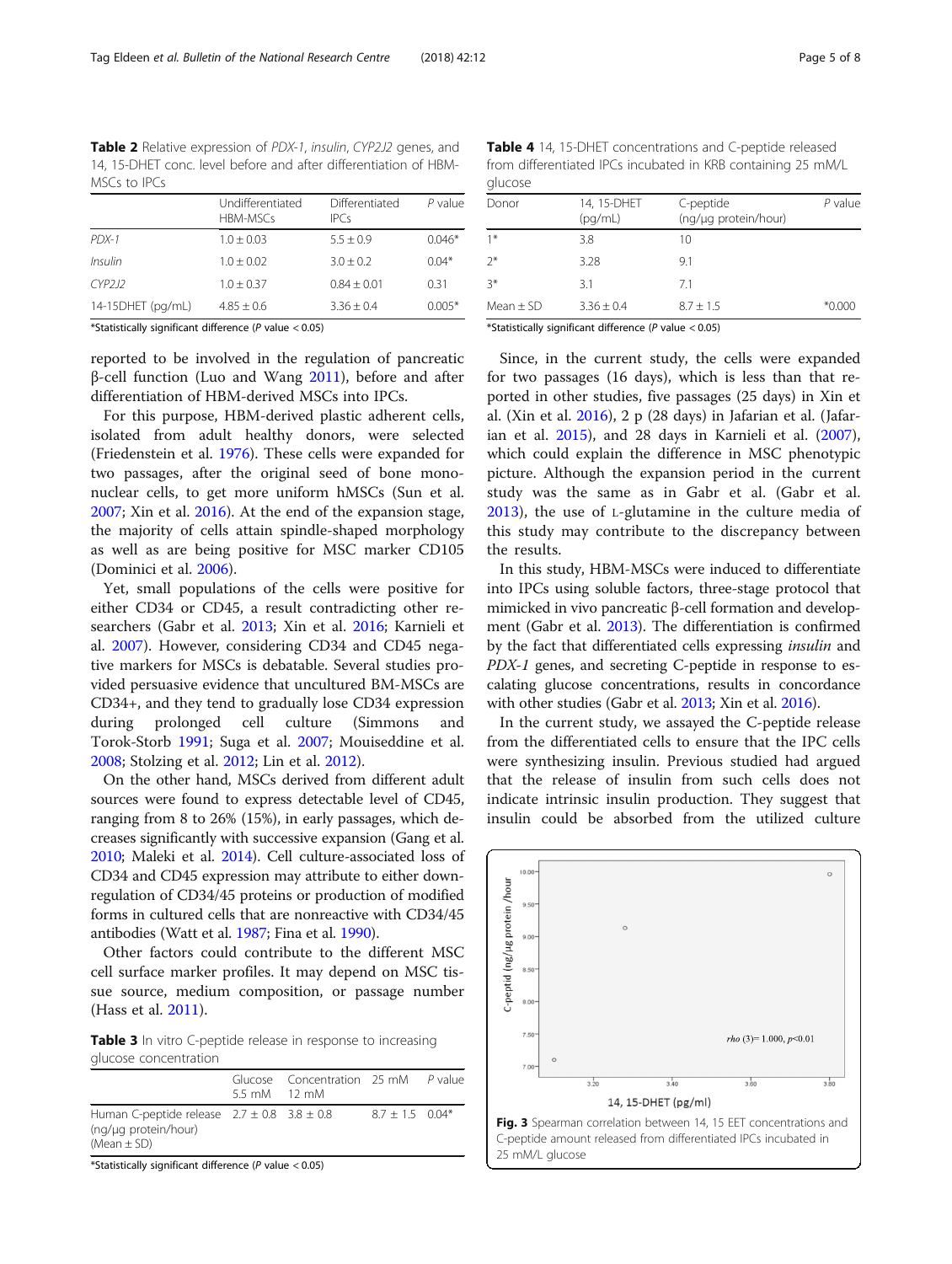media (B27 containing additional insulin), sequestrated, and re-released upon glucose stimulation (Rajagopal et al. [2003](#page-6-0); Hansson et al. [2004](#page-6-0); Mc Kiernan et al. [2007](#page-6-0)).

However, the amount of C-peptide released from IPCs in the current study (8.7 ng/μg protein /hour/25 mM glucose) is modest, representing  $\approx 28\%$  of equivalent quantity of C-peptide in pancreatic islet cells at 25 mM glucose concentration (Gabr et al. [2013](#page-6-0)), a result comparable to that reported by Gabr et al. (Gabr et al. [2013\)](#page-6-0).

Taking into consideration, the IPCs in the current study secrete C-peptide in a glucose-sensitive manner. It is proposed that the defect could be in the insulin release regulatory mechanisms, rather than the mechanism of cellular glucose sensing.

Glucose-stimulated insulin release is a complex process involving full oxidation of glucose by respiratory chain and production of ATP; rise in ATP/ADP ratio results in closer of the  $K_{ATP}$ -channels, results in depolarization of the plasma membrane followed by opening of the voltage-operated Ca<sup>2+</sup> channels, and leads to influx of and increase of the intracellular  $Ca<sup>2</sup>$ + , which direct insulin granule translocation, and eventually insulin exocytosis (Klett et al. [2013a](#page-6-0)).

Previous studies considered the role of CYP2J2 and its derivative EETs in the control of insulin secretion. Inhibition of cytochrome  $P_{450}$  decreased glucose-stimulated insulin release and arginine-stimulated insulin from isolated rat pancreatic islets (Zeldin et al. [1997](#page-7-0); Falck et al. [1983](#page-6-0); Chen et al. [2013\)](#page-6-0). EETs, and their metabolites through activation of peroxisome proliferator-activated receptors (PPAR) γ, increase calcium mobilization and insulin secretion, which is mediated by the free fatty acid receptor, G-protein-coupled transmembrane 40 (GPR 40), and GLUT2 expression in pancreatic β-cells (Wray and Bailey [2007](#page-7-0); Kim et al. [2013\)](#page-6-0).

In addition, the glycophospholipd-EETs were reported to increase glucose-stimulated-insulin secretion more than free EETs (Klett et al. [2013b;](#page-6-0) Gangadhariah et al. [2017](#page-6-0)). Furthermore, decrease EET deprivation, by inhibiting sEH or deleting its encoding gene (Ephx2), results in increased insulin sensitivity and insulin secretion and increases islet survival (Luo et al. [2010\)](#page-6-0).

In the current study, the HBM-MSC-derived IPCs display decreased activity of CYP2J2, as addressed by a decrease in CYP2J2 mRNA expression, and a significant decrease in 14, 15 EET level compared to the undifferentiated hMSCs. In addition, although of small sample size, a statistically significant strong positive correlation between 14, 15 EET concentration and C-peptide released from differentiated IPCs cells was found, as higher concentrations of 14, 15 EET are accompanied by increase in C-peptide released.

As a result, the low amount of insulin released from differentiated IPCs, in the current study, could be attributed to the relatively low 14, 15 EET level in the differentiated cells. 14,15 EET acts in an autocrine manner to affect the intracellular  $Ca^{2+}$  concentration via promoting Ca<sup>2+</sup> influx through TRPV4, or TRPC3, and TRPC6 channels (transient receptor potential cation channel) (Campbell and Fleming [2010](#page-6-0)). In addition, evidence exists that 14, 15 EET markedly alter the activity of  $K_{ATP}$  channel (Lu et al. [2001\)](#page-6-0). In pancreatic islets,  $K_{ATP}$  channels are primarily composed of four pore-forming potassium subunits (Kir6.2) and four sulfonylurea receptor regulatory subunits (SUR1). Accumulative data suggests that  $K_{ATP}$  channels have a role in exocytosis (Ashcroft and Rorsman [2013\)](#page-6-0). SUR1 binds to the exocytosis-regulating protein EPAC2 (exchange protein directly activated by cAMP 2) and other exocytotic proteins, such as syntaxin-1A, and the  $Ca^{2+}$  sensor piccolo involved in exocytosis (Kang et al. [2011](#page-6-0); Shibasaki et al. [2004\)](#page-6-0).

Decreased expression of CYP2J2gene was also reported by Kim et al. (Kim et al. [2010\)](#page-6-0) and Vanella et al. (Vanella et al. [2010\)](#page-7-0). In such studies, the expression of CYP2J2 and EET level in hMSC-derived adipocytes were significantly lower than the undifferentiated cells.

It is worth noting that our finding of decreased 14, 15 EET that is associated with low insulin secretion from differentiated IPC contradicts with the previous study (Falck et al. [1983](#page-6-0)) that associates 14, 15 EET to glucagon rather than insulin secretion. The difference in that study is probably due to the use of rat islets that contains glucagon-secreting cells, in contrast to differentiated IPCs in our study. A limitation of this study is the small sample size used in correlation expermints. Further studies with larger sample size are neded to validate the results.

### Conclusions

Our findings suggest that CYP2J2-derived 14, 15 EET could affect insulin and C-peptide secretion from HBM-MSC-derived IPCs. Further studies are required to verify whether interventions to increase 14, 15 EET by EET agonists and sEH inhibitors could potentiate insulin secretion from MSC-derived IPCs.

#### Abbreviations

14, 15-DHET: 14, 15-Dihydroxyeicosatrienoic acid; BM-MSCs: Bone marrowderived MSCs; CYP2J2: Cytochrome P4502J2; EETs: Epoxyeicosatrienoic acids; GSIS: Glucose-stimulated insulin secretion; hMSCs: Human mesenchymal stem cells; IPCs: Insulin-producing cells; PCR: Polymerase chain reaction; PDX-1: Pancreatic duodenal homeobox-1

#### Acknowledgements

The authors acknowledged the members of oncology diagnostic unit and Center of Excellence Laboratory, Faculty of Medicine, Suez Canal University.

#### Funding

The research was funded by the researchers.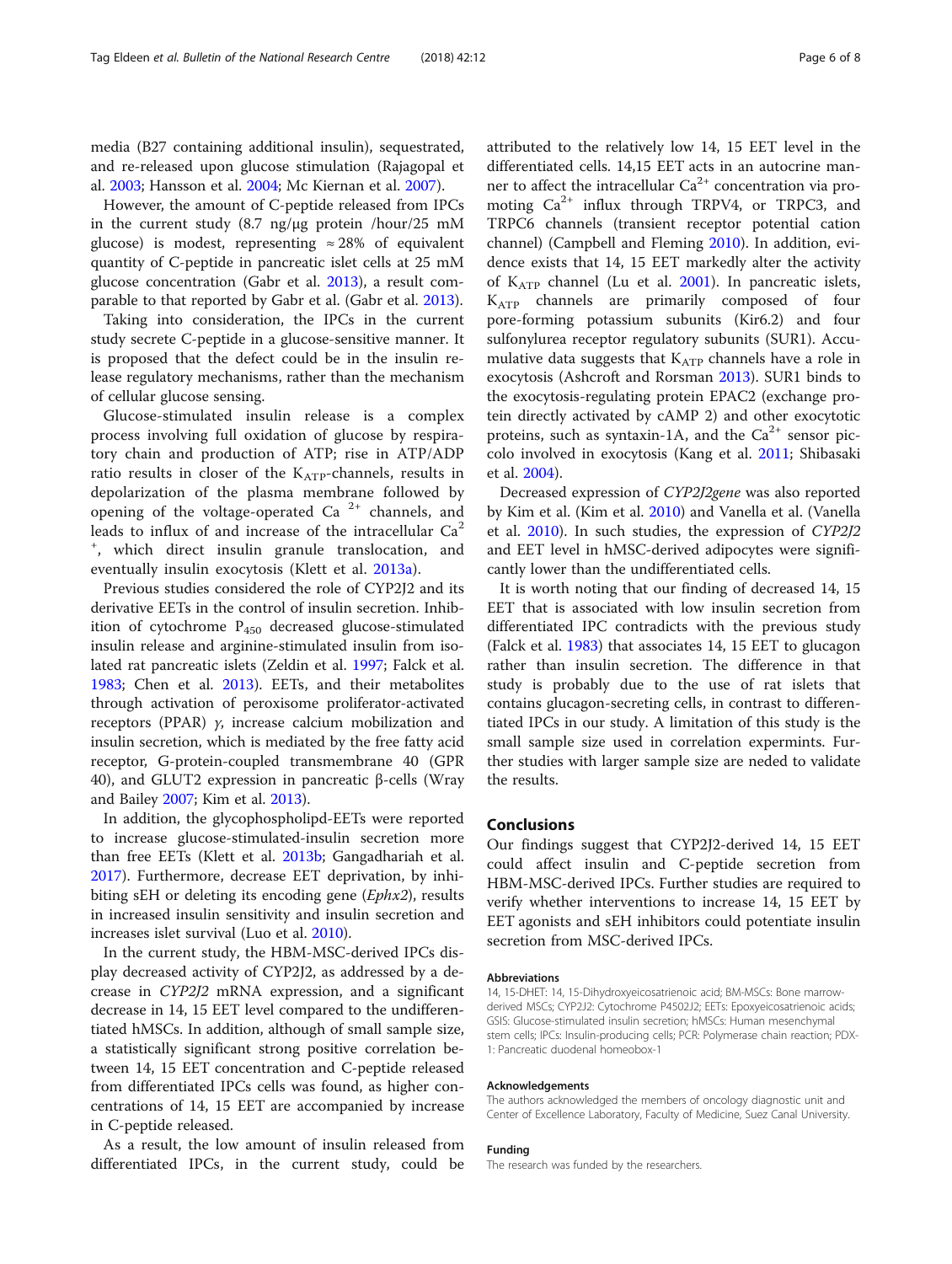#### <span id="page-6-0"></span>Availability of data and materials

All relevant data are included within the paper. Raw data are available from the corresponding author for researchers who meet the criteria for access to confidential data.

### Authors' contributions

The authors contributed equally in this research. All authors read and approved the final manuscript.

#### Ethics approval and consent to participate

The study was approved by the faculty of medicine ethical committee, Suez Canal University.

A written informed consent was obtained from the participants.

#### Consent for publication

Not applicable

#### Competing interests

The authors declare that they have no competing interests.

#### Publisher's Note

Springer Nature remains neutral with regard to jurisdictional claims in published maps and institutional affiliations.

### Received: 7 June 2018 Accepted: 5 October 2018 Published online: 22 October 2018

#### References

- Abraham NG, Sodhi K, Silvis AM, Vanella L, Favero G, Rezzani R, Schwartzman ML et al (2014) CYP2J2 targeting to endothelial cells attenuates adiposity and vascular dysfunction in mice fed a high-fat diet by reprogramming adipocyte phenotype. Hypertension 64(6):1352–1361
- Ashcroft FM, Rorsman P (2013) K (ATP) channels and islet hormone secretion: new insights and controversies. Nat Rev Endocrinol 9:660–669
- Campbell WB, Fleming I (2010) Epoxyeicosatrienoic acids and endotheliumdependent responses. Pflugers Archiv 459(6):881–895
- Chen L, Fan C, Zhang Y, Bakri M, Dong H, Morisseau C et al (2013) Beneficial effects of inhibition of soluble epoxide hydrolase on glucose homeostasis and islet damage in a streptozotocin-induced diabetic mouse model. Prostaglandins Other Lipid Mediat 104–105:42–48
- Chen, L.B Jiang, X.B Yang, L. Differentiation of rat marrow mesenchymal stem cells into pancreatic islet beta-cells. World J Gastroenterol 2004; 10(20):3016–3020
- Dominici M, le Blanc K, Mueller I, Slaper-Cortenbach I, Marini F, Krause D, Deans R, Keating A, Prockop DJ, Horwitz E (2006) Minimal criteria for defining multipotent mesenchymal stromal cells. The International Society for Cellular Therapy position statement. Cytotherapy 8(4):315–317
- Falck JR, Manna S, Moltz J, Chacos N, Capdevila J (1983) Epoxyeicosatrienoic acids stimulate glucagon and insulin release from isolated rat pancreatic islets. Biochem Biophys Res Commun 114:743–749
- Fina L, Molgaard HV, Robertson D, Bradley NJ, Monaghan P, Delia D et al (1990) Expression of the CD34 gene in vascular endothelial cells. Blood 75:2417–2426
- Friedenstein AJ, Gorskaja JF, Kulagina NN (1976) Fibroblast precursors in normal and irradiated mouse hematopoietic organs. Exp Hematol 4:267–274
- Gabr MM, Zakaria MM, Refaie AF, Ismail AM, Ashamallah SA, Khater SM, El-Halawani SM, Ghoneim MA et al (2013) Insulin-producing cells from adult human bone marrow mesenchymal stem cells control streptozotocininduced diabetes in nude mice. Cell Transplant 22(1):133–145
- Gabr MM, Zakaria MM, Refaie AF, Khater SM, Ashamallah SA, Ismail AM, el-Halawani SM, Ghoneim MA (2015) Differentiation of human bone marrowderived mesenchymal stem cells into insulin-producing cells: evidence for further maturation in vivo. Biomed Res Int 2015:e575837
- Gang YU, Xiying WU, Dietrich MA, Polk PL, Scott K, Ptitsyn AA, Gimble JM (2010) Yield and characterization of subcutaneous human adipose-derived stem cells by flow cytometric and adipogenic mRNA analyses. Cytotherapy 12:538–546
- Gangadhariah MH, Dieckmann BW, Lantier L, Kang L, Wasserman DH, Caskey CF et al (2017) Cytochrome P450 epoxygenase-derived epoxyeicosatrienoic acids contribute to insulin sensitivity in mice and in humans. Diabetologia 60:1066–1107
- Hansson M, Tonning A, Frandsen U, Petri A, Rajagopal J, Englund MC, Heller RS, Håkansson J, Fleckner J, Sköld HN, Melton D, Semb H, Serup P (2004) Artifactual insulin release from differentiated embryonic stem cells. Diabetes 53(10):2603–2609
- Hass R, Kasper C, Bohm S, Jacobs R (2011) Different populations and sources of human mesenchymal stem cells (MSC): a comparison of adult and neonatal tissue-derived MSC. Cell Commun Signal 9:12
- Jafarian A, Taghikani M, Abroun S, Allahverdi A, Lamei M, Lakpour N, Soleimani M (2015) The generation of insulin-producing cells from human mesenchymal stem cells by MiR-375 and anti-MiR-9. PLoS One 10(6):e0128650
- Kang Y, Zhang Y, Liang T, Leung YM, Ng B, Xie H, Gaisano HY (2011) ATP modulates interaction of syntaxin-1A with sulfonylurea receptor 1 to regulate pancreatic β-cell K<sub>ATP</sub> channels. J Biol Chem 286(7):5876-5883
- Karara A, Dishman E, Falck JR, Capdevila JH (1991) Endogenous epoxyeicosatrienoyl-phospholipids. A novel class of cellular glycerolipids containing epoxidized arachidonate moieties. J Biol Chem 266:7561–7569
- Karnieli O, Izhar-Prato Y, Bulvik S, Efrat S (2007) Generation of insulin-producing cells from human bone marrow mesenchymal stem cells by genetic manipulation. Stem Cells 25:2837–2844S
- Kim DH, Vanella L, Inoue K, Burgess A, Gotlinger K, Manthati VL, Koduru SR et al (2010) Epoxyeicosatrienoic acid agonist regulates human mesenchymal stem cell–derived adipocytes through activation of HO-1-pAKT signaling and a decrease in PPARg. Stem Cells Dev 19:12
- Kim HS, Hwang YC, Koo SH, Park KS, Lee MS, Kim KW, Lee MK (2013) PPAR-γ activation increases insulin secretion through the up-regulation of the free fatty acid receptor GPR40 in pancreatic β-cells. PLoS One 8(1):e50128
- Klett EL, Chen S, Edin ML, Li LO, Ilkayeva O, Zeldin DC, Newgard CB, Coleman RA (2013a) Diminished acyl-CoA synthetase isoform 4 activity in INS 832/13 cells reduces cellular epoxyeicosatrienoic acid levels and results in impaired glucose-stimulated insulin secretion. J Biol Chem 288:21618–21629
- Klett EL, Chen S, Edin ML et al (2013b) Diminished acyl-CoA synthetase isoform 4 activity in INS 832/13 cells reduces cellular epoxyeicosatrienoic acid levels and results in impaired glucose-stimulated insulin secretion. J Biol Chem 288(30):21618–21629
- Lin G, Xin Z, Zhang H, Banie L, Wang G, Qiu X et al (2012) Identification of active and quiescent adipose vascular stromal cells. Cytotherapy 14:240–246
- Livak KJ, Schmittgen TD (2001) Analysis of relative gene expression data using<br>real-time quantitative PCR and the 2<sup>−∆∆C</sup><sub>T</sub> method. Methods 25(4):402–408
- Lu T, Hoshi T, Weintraub NL, Spector AA, Lee HC (2001) Activation of ATPsensitive K<sup>+</sup> channels by epoxyeicosatrienoic acids in rat cardiac ventricular myocytes. J Physiol 537(3):811–827
- Luo P, Chang HH, Zhou Y, Zhang S, Hwang SH, Morisseau C, Wang MH (2010) Inhibition or deletion of soluble epoxide hydrolase prevents hyperglycemia, promotes insulin secretion, and reduces islet apoptosis. J Pharmacol Exp Ther 334(2):430–438
- Luo P, Wang MH (2011) Eicosanoids, β-cell function, and diabetes. Prostaglandins Other Lipid Mediat 95:1–4
- Maleki M, Ghanbarv F, Behvarz MR, Ejtemaei M, Ghadirkhomi E (2014) Comparison of mesenchymal stem cell markers in multiple human adult stem cells. Int J Stem Cells 7:118–126
- Mc Kiernan E, Barron NW, O'Sullivan F, Barham P, Clynes M, O'Driscoll L (2007) Detecting de novo insulin synthesis in embryonic stem cell-derived populations. Exp Cell Res 313(7):1405–1414
- Moriscot C, De Fraipont F, Richard M, Marchand M, Savatier P, Bosco D, Favrot M, Benhamou P (2005) Human bone marrow mesenchymal stem cells can express insulin and key transcription factors of the endocrine pancreas developmental pathway upon genetic and/or microenvironmental manipulation in vitro. Stem Cells 23(4):594–603
- Mouiseddine M, Mathieu N, Stefani J, Demarquay C, Bertho JM (2008) Characterization and histological localization of multipotent mesenchymal stromal cells in the human postnatal thymus. Stem Cells Dev 17:1165–1174
- Node K, Huo Y, Ruan X, Yang B, Spiecker M, Ley K, Zeldin DC, Liao JK (1999) Antiinflammatory properties of cytochrome P450 epoxygenase-derived eicosanoids. Science 285:1276–1279
- Rajagopal J, Anderson WJ, Kume S, Martinez OI, Melton DA (2003) Insulin staining of ES cell progeny from insulin uptake. Science 299(5605):363
- Shibasaki T, Sunaga Y, Fujimoto K, Kashima Y, SEINO S (2004) Interaction of ATP sensor, cAMP sensor, Ca2+ sensor, and voltage-dependent Ca2+ channel in insulin granule exocytosis. J Biol Chem 279:7956–7961